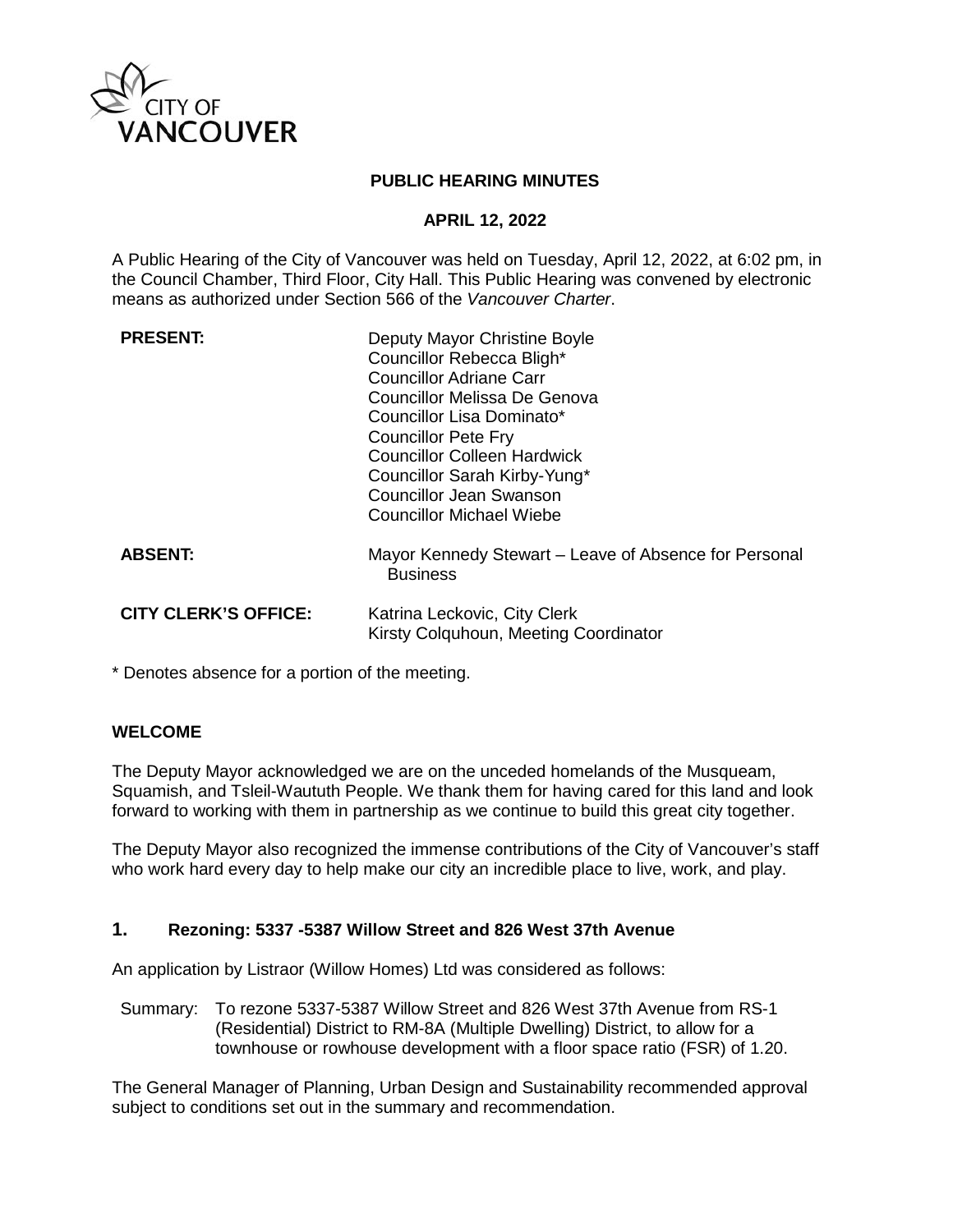#### **Summary of Correspondence**

No correspondence was received since referral to Public Hearing and prior to the close of the speakers list and receipt of public comments:

#### **Speakers**

The Deputy Mayor called for speakers for and against the application and none were present.

The speakers list and receipt of public comments closed at 6:15pm

#### **Staff Closing Comments**

Rosemary Draskovic, Senior Transportation Planner, Development Review, Transportation Division, Engineering services and planning staff responded to questions.

#### **Council Decision**

MOVED by Councillor Carr SECONDED by Councillor De Genova

- A. THAT the application by Listraor (Willow) Homes Ltd. the registered owner of the lands located at:
	- 5337-5387 Willow Street [*Lots 15 to 17 Block 864 District Lot 526 Plan 8070; PIDs 010-285-245, 010-285-296 and 010-285-318 respectively*], and
	- 826 West 37th Avenue [*PID 010-285-326; Lot 18 Block 864 District Lot 526 Plan 8070*],

to rezone a consolidation of the properties from RS-1 (Single-detached Houses and Duplexes) District to RM-8A (Multiple Dwelling) District, generally as presented in the Referral Report, dated February 15, 2022, entitled "Rezoning: 5337 -5387 Willow Street and 826 West 37th Avenue" be approved in principle;

FURTHER THAT the draft zoning amendment by-law, prepared for the Public Hearing in accordance with Appendix A of the above noted Report, be approved in principle;

AND FURTHER THAT the above approval be subject to the Conditions of Approval contained in Appendix B of the above-noted Report.

B. THAT subject to approval of the zoning amendment by-law, the Subdivision By-law be amended, generally as set out in Appendix C of the Referral Report dated February 15, 2022, entitled "Rezoning: 5337 -5387 Willow Street and 826 West 37th Avenue";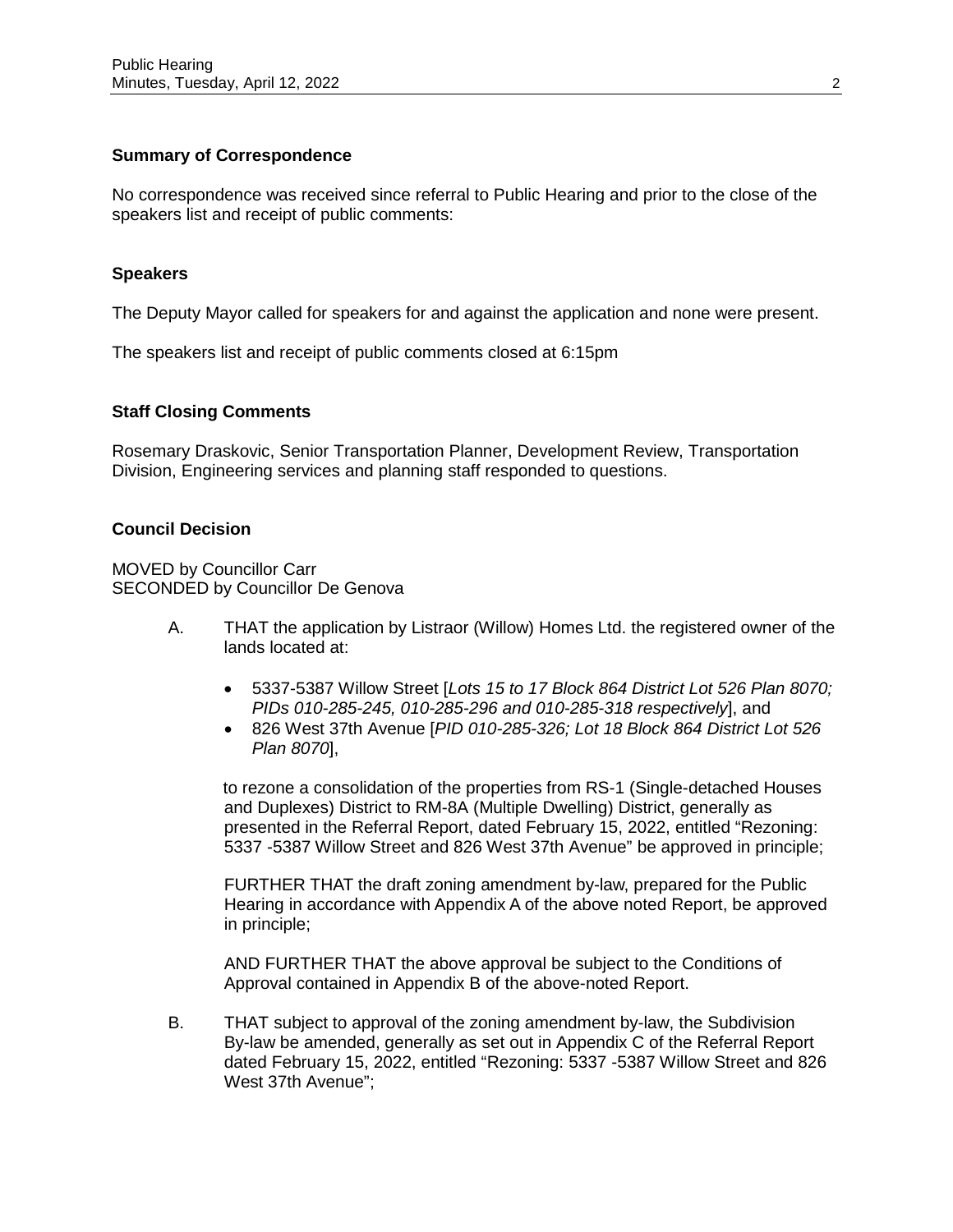FURTHER THAT the Director of Legal Services be instructed to bring forward the amendment to the Subdivision By-law at the time of enactment of the zoning amendment by-law.

- C. THAT A and B above be adopted on the following conditions:
	- (i) THAT the passage of the above resolutions creates no legal rights for the applicant or any other person, or obligation on the part of the City; and any expenditure of funds or incurring of costs is at the risk of the person making the expenditure or incurring the cost;
	- (ii) THAT any approval that may be granted following the Public Hearing shall not obligate the City to enact a by-law rezoning the property, and any costs incurred in fulfilling requirements imposed as a condition of rezoning are at the risk of the property owner; and
	- (iii) THAT the City and all its officials, including the Approving Officer, shall not in any way be limited or directed in the exercise of their authority or discretion, regardless of when they are called upon to exercise such authority or discretion.

CARRIED (Vote No. 08262) (Councillors Hardwick and Swanson opposed) (Councillors Dominato, Bligh and Kirby-Yung absent for the vote)

# **2. CD-1 Rezoning: 6409-6461 Cambie Street and 505 West 49th Avenue**

An application by Esatto Architecture Ltd. was considered as follows:

Summary: To rezone 6409-6461 Cambie Street and 505 West 49th Avenue from RT-1 (Residential) District to CD-1 (Comprehensive Development) District, to permit the development a 10-storey mixed-use building, with 48 strata-titled residential units, commercial space, live-work space, and a 37-space childcare facility. A height of 40.5 meters (133 feet) with additional height for a rooftop amenity and a floor space ratio (FSR) of 4.68 are proposed.

The General Manager of Planning, Urban Design and Sustainability recommended approval subject to conditions set out in the summary and recommendation.

# **Summary of Correspondence**

The following correspondence was received since referral to Public Hearing and prior to the close of the speakers list and receipt of public comments:

- 13 pieces of correspondence in support to the application; and
- one piece of correspondence regarding other aspects of the application

#### **Speakers**

The Deputy Mayor called for speakers for and against the application and none were present.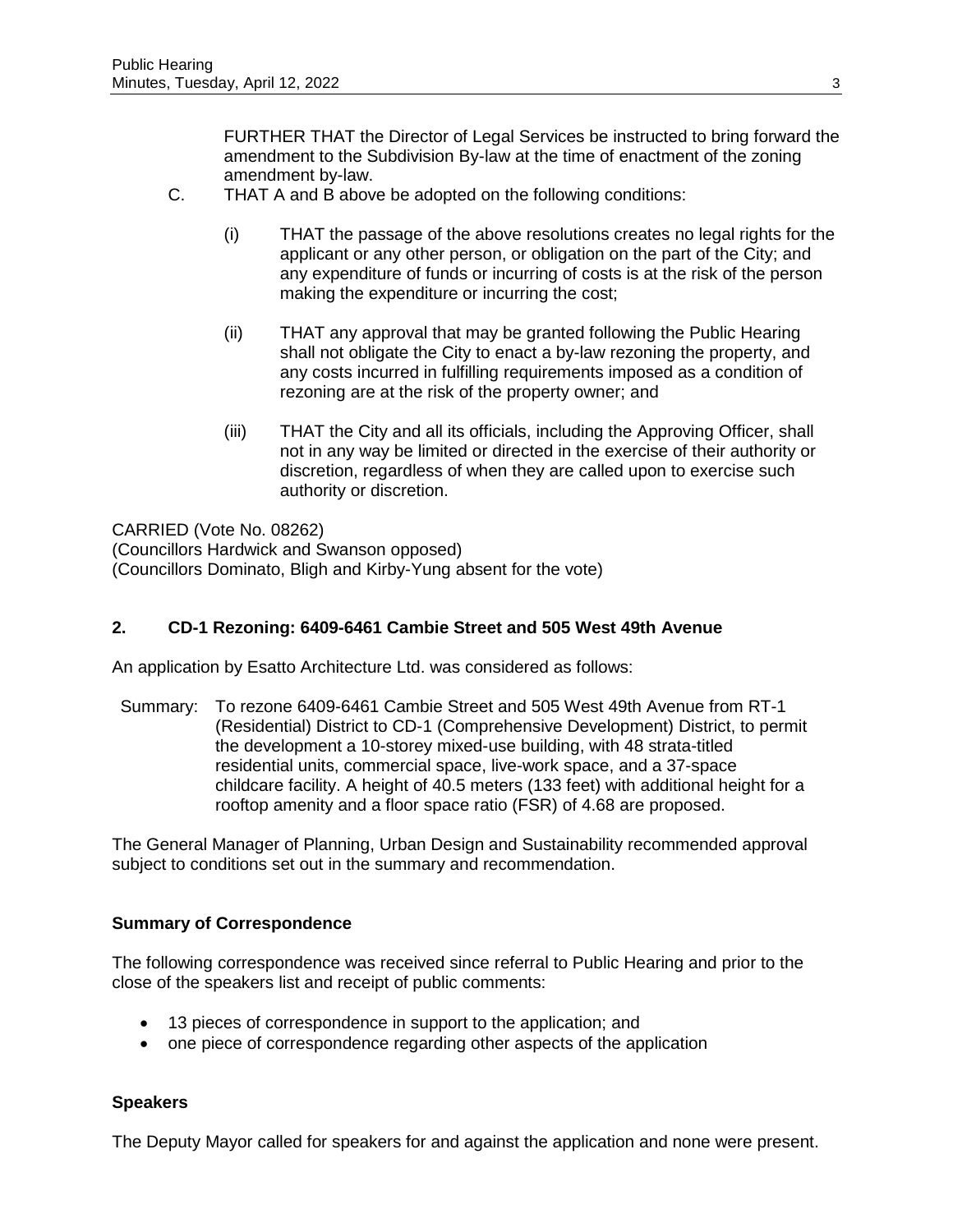The speakers list and receipt of public comments closed at 6:33 pm.

#### **Council Decision**

MOVED by Councillor De Genova SECONDED by Councillor Dominato

> A. THAT, the application by Esatto Architecture Ltd. on behalf of Gryphon 6128 Holdings Ltd., the registered owner of the lands located at 6409-6461 Cambie Street and 505 West 49th Avenue [*Lots 13 to 16 of Lot B Block 1008 District Lot 526 Plan 10803; PIDs 009-301-097, 009-301-127, 009-301-135 and 009-301- 143 respectively*] to rezone the lands from RT-1 (Residential) District to CD-1 (Comprehensive Development) District, to increase the floor space ratio (FSR) from 0.60 to 4.68 and the building height from 6.1 m (20 ft.) to 40.5 m (133 ft.), to permit a 10-storey mixed-use building, with 48 strata-titled residential units, commercial space, live-work space, and a 37-space childcare facility, generally as presented in the Referral Report dated February 15, 2022, entitled "CD-1 Rezoning: 6409-6461 Cambie Street and 505 West 49th Avenue", be approved in principle;

FURTHER THAT the draft CD-1 By-law, prepared for the Public Hearing in accordance with Appendix A of the above-noted Report, be approved in principle;

FURTHER THAT the proposed form of development also be approved in principle, generally as prepared by Esatto Architecture Ltd., received June 24, 2021, provided the Director of Planning may allow minor alterations to this form of development when approving the detailed scheme of development;

FURTHER THAT the above approvals be subject to the Conditions of Approval contained in Appendix B of the above-noted Report.

- B. THAT subject to approval of the CD-1 By-law, the application to amend the Sign By-law to establish regulations for this CD-1, generally as set out in Appendix C of the Referral Report dated February 15, 2022, entitled "CD-1 Rezoning: 6409- 6461 Cambie Street and 505 West 49th Avenue", be approved.
- C. THAT subject to approval of the CD-1 By-law, the Noise Control By-law be amended to include this CD-1, generally as set out in Appendix C of the Referral Report dated February 15, 2022, entitled "CD-1 Rezoning: 6409-6461 Cambie Street and 505 West 49th Avenue";

FURTHER THAT the Director of Legal Services be instructed to bring forward the amendment to the Noise Control By-law at the time of enactment of the CD-1 Bylaw.

- D. THAT A through C above be adopted on the following conditions:
	- (i) THAT the passage of the above resolutions creates no legal rights for the applicant or any other person, or obligation on the part of the City; and any expenditure of funds or incurring of costs is at the risk of the person making the expenditure or incurring the cost;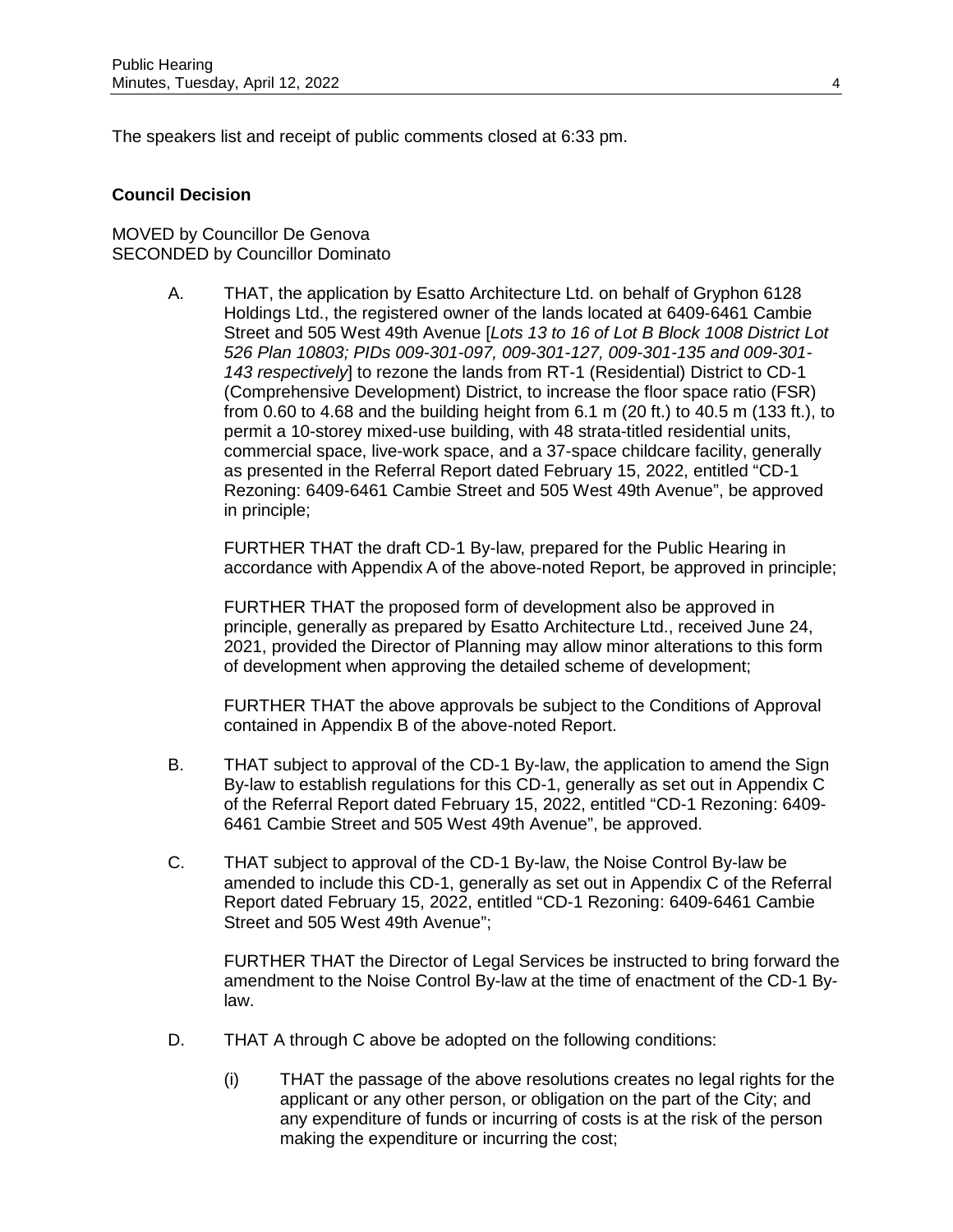- (ii) THAT any approval that may be granted following the Public Hearing shall not obligate the City to enact a by-law rezoning the property, and any costs incurred in fulfilling requirements imposed as a condition of rezoning are at the risk of the property owner; and
- (iii) THAT the City and all its officials, including the Approving Officer, shall not in any way be limited or directed in the exercise of their authority or discretion, regardless of when they are called upon to exercise such authority or discretion.

CARRIED (Vote No. 08263) (Councillor Hardwick abstained) (Councillors Bligh and Kirby-Yung absent for the vote)

#### **3. Amendment to the Regional Context Statement Official Development Plan By-law for 1325 -1333 East Georgia Street**

An application by the General Manager of Planning, Urban Design and Sustainability was considered as follows:

Summary: To amend the Regional Context Statement Official Development Plan By-law to change the designation of the lands at 1325-1333 East Georgia Street from Industrial to General Urban, solely for the purpose of facilitating delivery of temporary modular housing (TMH).

# **Summary of Correspondence**

The following correspondence was received since referral to Public Hearing and prior to the close of the speakers list and receipt of public comments:

- 2 pieces of correspondence in support to the application; and
- 2 piece of correspondence in opposition to the application.
- 2 pieces of correspondence regarding other aspects of the application

# **Staff Opening Comments**

Robert White, Rezoning Planner, Rezoning Centre, Planning, Urban Design and Sustainability provided an overview of the item.

# **Speakers**

The Deputy Mayor called for speakers for and against the application.

The following provided comments in opposition of the application:

• John O'Malley

The speakers list and receipt of public comments closed at 7:07 pm.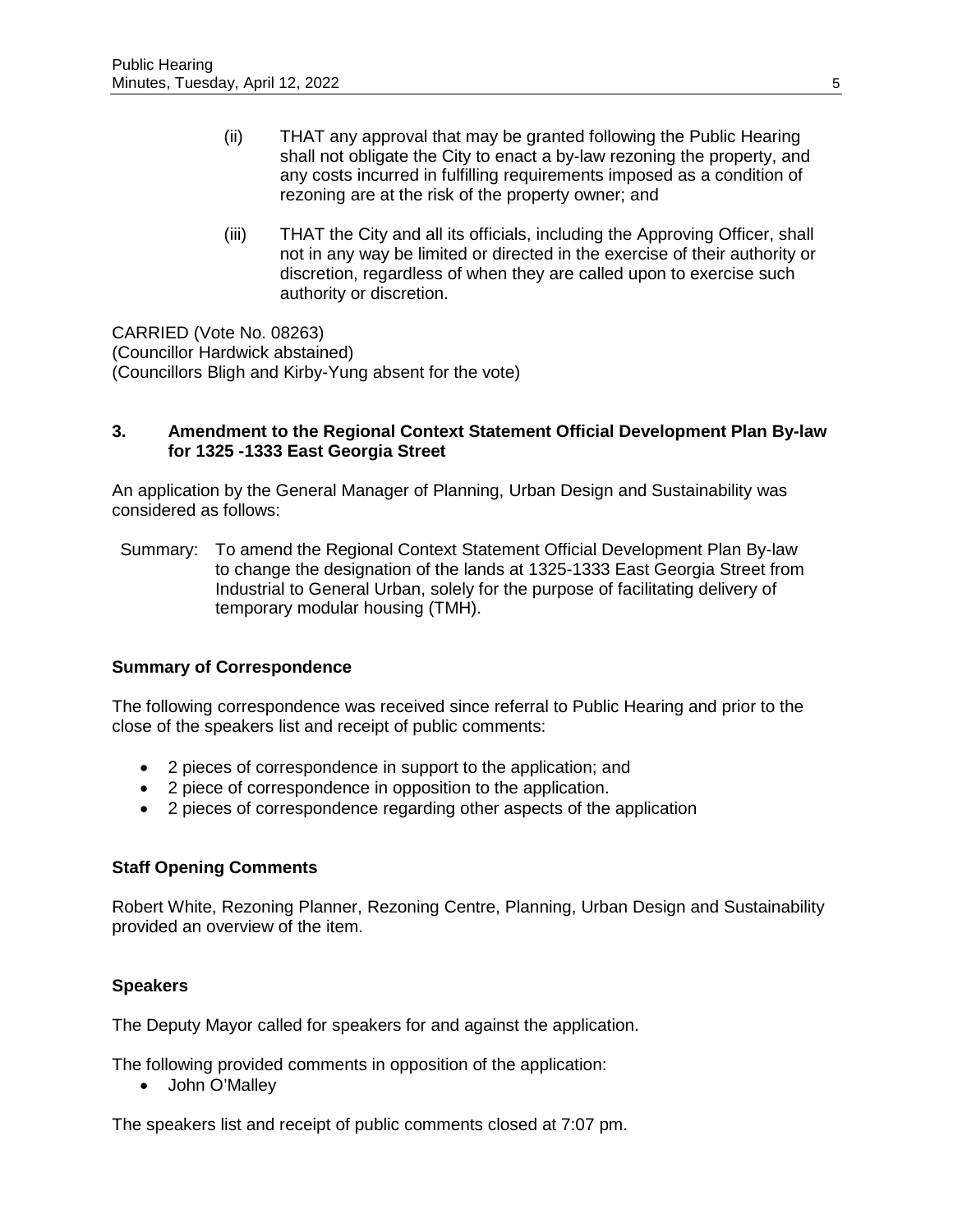# **Staff Closing Comments**

Robert White, Rezoning Planner, along with Yardley McNeill, Assistant Director, Rezoning Center, Allison Dunnet, Senior Social Planner, Arts, Culture and Community Services, and Jeff Greenberg, Solicitor, Legal Services, responded to questions.

#### **Council Decision**

MOVED by Councillor De Genova SECONDED by Councillor Swanson

- A. THAT the application by the General Manager of Planning, Urban Design and Sustainability to bring forward a By-law to amend the Regional Context Statement Official Development Plan By-law, to change the designation of the lands located at:
	- 1325 East Georgia Street *[PID 015-642-984, Lot 12 Block 17 of Block B District Lot 182 Plan 186],* and
	- 1333 East Georgia Street *[PID 015-642-976, Lot 11 Block 17 of Block B District Lot 182 Plan 186],*

from Industrial to General Urban solely for the purpose of enabling Temporary Modular Housing in accordance with Section 11.34.3 of the Zoning and Development By-law, generally as presented in the Referral Report dated February 15, 2022, entitled "Amendment to the Regional Context Statement Official Development Plan By-law for 1325 -1333 East Georgia Street", be approved in principle;

FURTHER THAT the draft amending By-law, prepared for Public Hearing in accordance with Appendix A of the above-noted Report, be approved in principle.

B. THAT, at least six (6) months prior to expiry of a development permit issued for Temporary Modular Housing on the lands identified in Recommendation A, the General Manager of Planning, Urban Design and Sustainability be instructed to make application to amend the Regional Context Statement Official Development Plan By-law to change back the land use designation from General Urban to Industrial with such designation to come into force and take effect upon the expiry of the development permit.

CARRIED (Vote No. 08264) (Councillors Hardwick and Kirby-Yung opposed)

# **4. CD-1 Rezoning: 2406-2484 Renfrew Street**

An application by Studio One Architecture Inc., was considered as follows:

Summary: To rezone 2406-2484 Renfrew Street from C-1 (Commercial) District and RS-1 (Residential) District to CD-1 (Comprehensive Development) District, to permit the development of a 14-storey mixed-use building, and a six-storey residential building containing a total of 180 secured rental housing units, of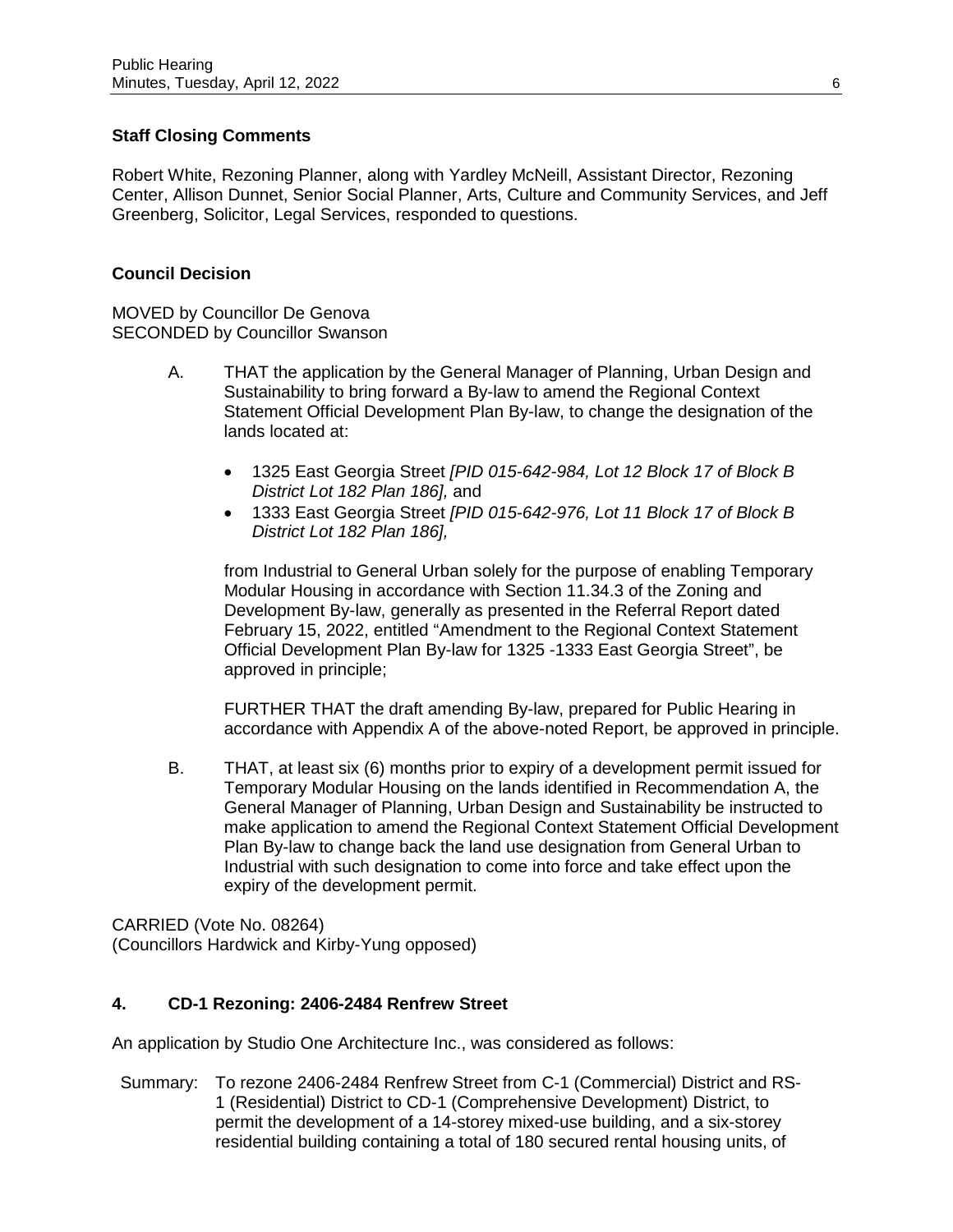which 20% of the residential floor area will be secured as moderate income units. A building height of 48.6 m (159 ft.) with additional height for a rooftop amenity and a floor space ratio (FSR) of 4.10 are proposed.

The General Manager of Planning, Urban Design and Sustainability in consultation with the Director of Legal Services recommended approval subject to conditions set out in the summary and recommendation.

# **Summary of Correspondence**

The following correspondence was received since referral to Public Hearing and prior to the close of the speakers list and receipt of public comments:

- 14 pieces of correspondence in support to the application; and
- three pieces of correspondence in opposition to the application.

# **Staff Opening Comments**

Chee Chan, Rezoning Planner, Rezoning Centre, Planning, Urban Design and Sustainability presented an overview of the item, and along with Mario Lee, Property Development Officer, Real Estate Development, responded to questions.

# **Speakers**

The Deputy Mayor called for speakers for and against the application.

The following provided comments in support of the application:

- Laura Burke
- Fraser Blanchflower
- Marc Robillard
- Maximillian Lepur
- Kevin Waterhouse
- Arsalan Schaigan
- Yash Chawla
- Julie Chou

The speakers list and receipt of public comments closed at 8:11 pm.

# **Council Decision**

MOVED by Councillor De Genova SECONDED by Councillor Carr

> A. THAT the application by Studio One Architecture Inc., on behalf of 2406 Renfrew Development (BT) Ltd., the registered owners of the lands located at: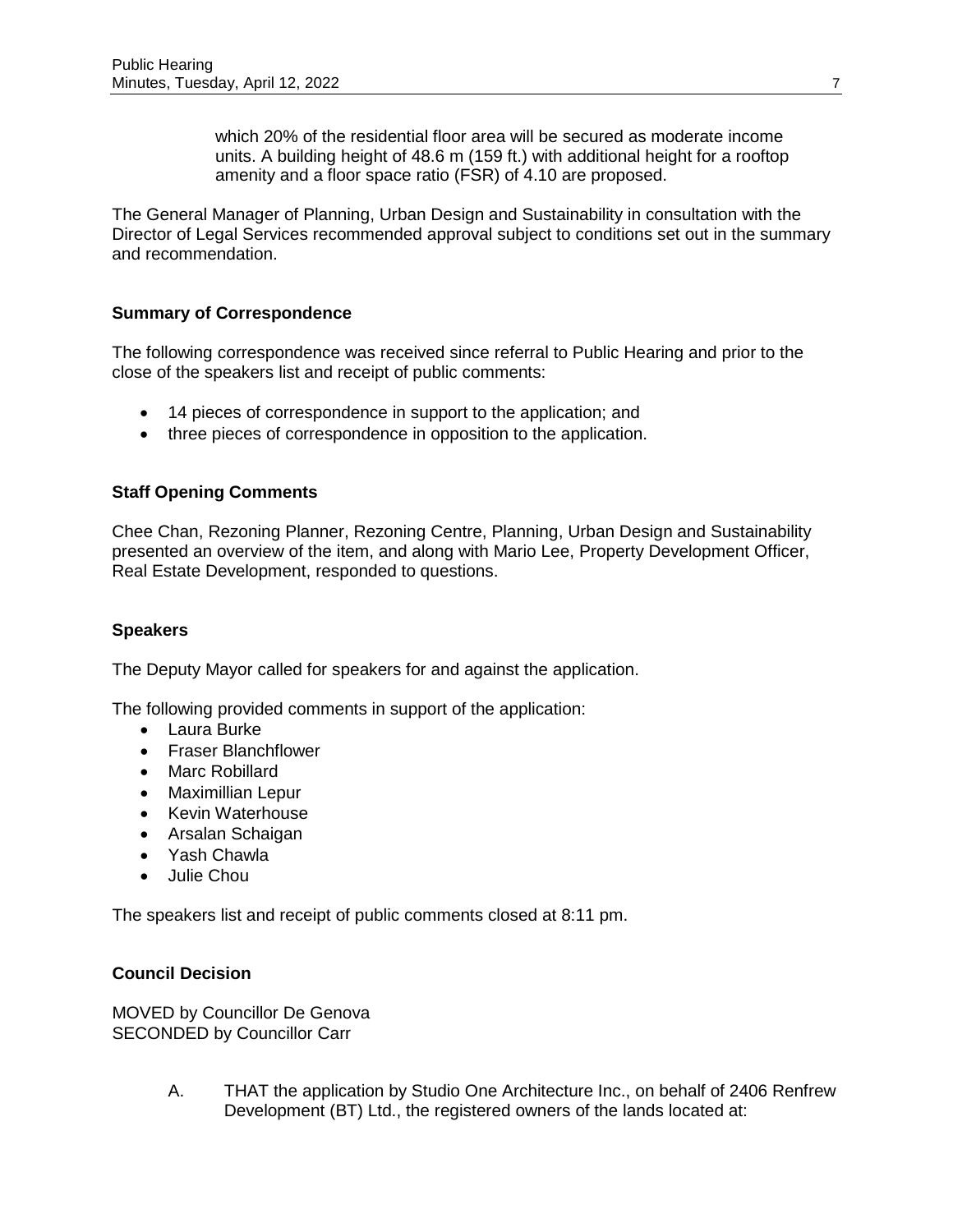- 2406-2460 Renfrew Street [*Lots 1 to 6 Block 26 North 1/2 of Section 36 Town of Hastings Suburban Lands Plan 1314; PIDs 014-681-846, 012-148-091, 014-681-889, 014-681-901, 011-349-026 and 014-681-935 respectively*];
- 2484 Renfrew Street [*Lots 7 to 8 Block 26 North 1/2 of Section 36 Town of Hastings Suburban Lands Plan 1314; and Lot 9 Except (A) Part in Reference Plan 9803 and (B) Part in Explanatory Plan 9804, Block 26 North 1/2 of Section 36 Town of Hastings Suburban Lands Plan 1314; PIDs 013-728-334, 013-728-407 and 013-728-679 respectively*];

to rezone the lands from C-1 (Commercial) District and RS-1 (Residential) District to CD-1 (Comprehensive Development) District, to increase the maximum floor space ratio (FSR) from 0.70 to 4.10 and increase the building height from 10.7 m (35 ft.) to 48.6 m (159 ft.) to permit the development of a 14-storey mixeduse building, and a maximum of 52.2 m (171 ft.) to accommodate a partial 15thfloor rooftop amenity area, and a six-storey residential building containing a total of 180 secured rental housing units, of which 20% of the residential floor area will be secured as moderate income units, under the *Moderate Income Rental Housing Pilot Program* ("MIRHP Program"), generally as presented in the Referral Report dated February 15, 2022 entitled "CD-1 Rezoning: 2406-2484 Renfrew Street", be approved in principle;

FURTHER THAT the draft CD-1 By-law, prepared for the Public Hearing in accordance with Appendix A of the above-noted Report, be approved in principle;

FURTHER THAT the proposed form of development also be approved in principle, generally as prepared by Studio One Architecture Inc., received October 7, 2021, provided the Director of Planning may allow minor alterations to this form of development when approving the detailed scheme of development;

FURTHER THAT the above approvals be subject to the Conditions of Approval contained in Appendix B of the above-noted Report.

- B. THAT subject to approval in principle of the rezoning and the Housing Agreement described in Part 2 of Appendix B of the Referral Report dated February 15, 2022 entitled "CD-1 Rezoning: 2406-2484 Renfrew Street", the Director of Legal Services be instructed to prepare the necessary Housing Agreement By-law for enactment prior to enactment of the CD-1 By-law, subject to such terms and conditions as may be required at the discretion of the Director of Legal Services and the General Manager of Planning, Urban Design and Sustainability.
- C. THAT subject to approval of the CD-1 By-law, the application to amend the Sign By-law to establish regulations for the CD-1, generally as set out in Appendix C of the Referral Report dated February 15, 2022 entitled "CD-1 Rezoning: 2406- 2484 Renfrew Street", be approved.
- D. THAT subject to approval of the CD-1 By-law, the Noise Control By-law be amended to include the CD-1, generally as set out in Appendix C of the Referral Report dated February 15, 2022 entitled "CD-1 Rezoning: 2406-2484 Renfrew Street";